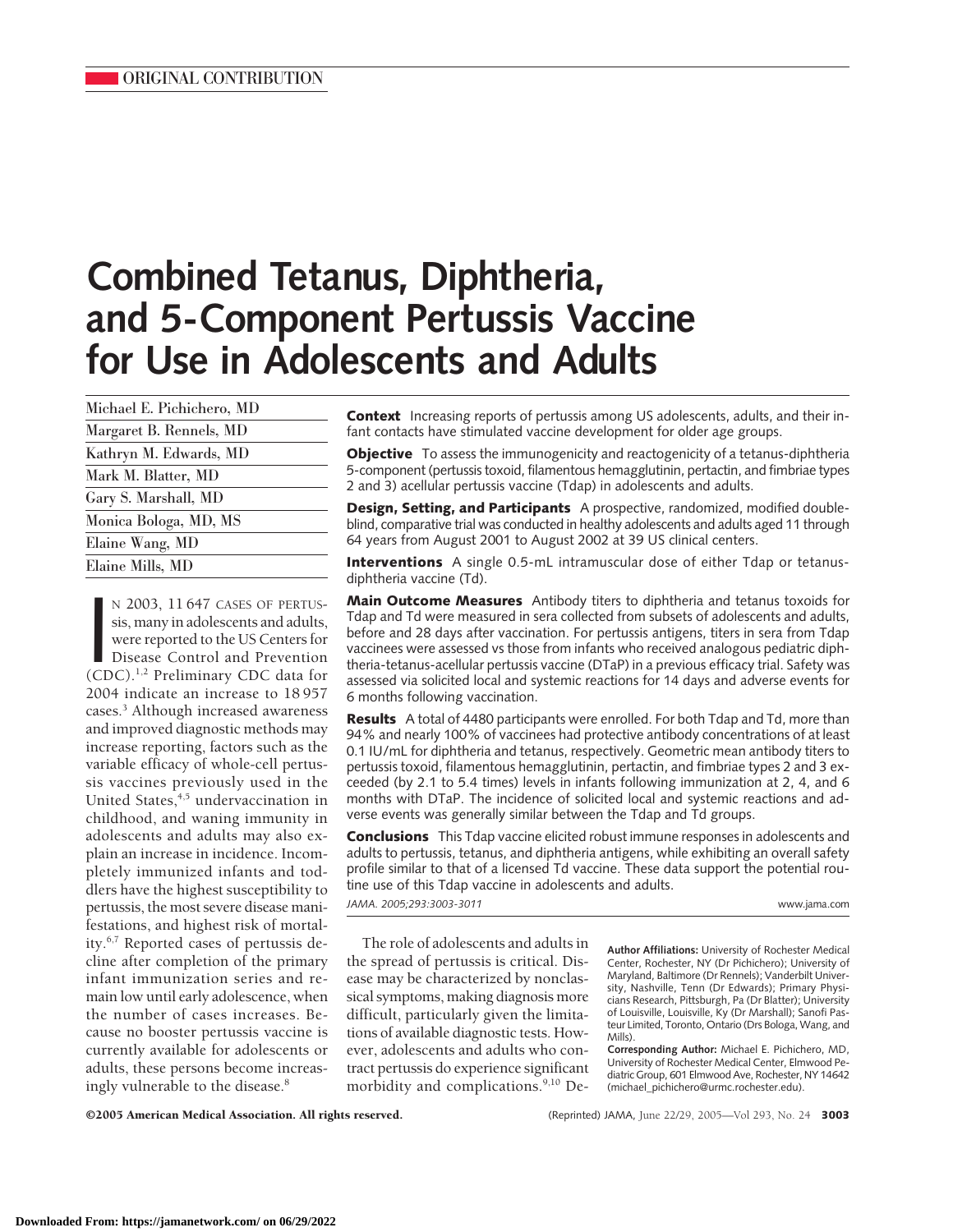layed treatment and increased transmission, $8,11$  most significantly to unvaccinated or undervaccinated infants, are of concern.12,13 Vaccination of adolescents and adults with acellular pertussis vaccines might reduce both the morbidity associated with the disease in these populations and transmission to their household and other contacts, especially infants. We describe the immunogenicity and reactogenicity of a new 5-component acellular pertussis vaccine combined with tetanus and diphtheria toxoids (Tdap; Adacel, Sanofi Pasteur Limited, Toronto, Ontario) in adolescents and adults.

# **METHODS**

We examined the immunogenicity and reactogenicity of booster doses of Tdap vs those of licensed tetanus and diphtheria toxoids adsorbed for adult use (Td, Sanofi Pasteur Inc, Swiftwater, Pa). The trial was conducted following the principles outlined in the Declaration of Helsinki. Written informed consent was obtained from participants, their parents, or guardians before study procedures were initiated. Written informed assents were obtained for underage adolescents, as required by institutional review boards (IRBs). Appropriate IRBs approved study documents at each center. A data and safety monitoring board monitored study data throughout. A contract research organization (CRO) performed some study monitoring under the supervision of the sponsor.

#### **Participants**

Eligible participants were between 11 and 64 years of age, in good health, with a temperature of less than 38.0°C. Exclusion criteria included receipt of any pertussis, diphtheria, or tetanuscontaining vaccines within 5 years; diagnosis of pertussis within 2 years; allergy or sensitivity to any vaccine component, including previous vaccine reactions; acute respiratory illness; daily use of oral nonsteroidal, antiinflammatory drugs; receipt of blood products or immunoglobulins within 3 months; and any immunodeficiency, malignancy, significant underlying disease, neurological impairment, or pregnancy.

## **Trial Design**

This phase 3, randomized, controlled, modified double-blind trial was conducted at 39 US clinical centers (**FIGURE 1**). To maintain blinding, study center personnel who administered vaccines did not perform study assessments, while those who performed assessments remained blinded to study vaccines. Study sponsor personnel, who did not participate further in the trial, provided a computer-generated randomization list, including designation of random assignments to provide serum samples, to a central randomization center at the CRO. Vaccine allocation codes were obtained from an interactive voice response system at the CRO; an allocation code list was provided in a sealed envelope by the sponsor. The success of blinding at each site was evaluated during routine monitoring. Participants were randomized to receive Tdap or Td (3:2 for adolescents; 3:1 for adults). To ensure adequate distribution across groups, enrollment was stratified by age (11-13, 14-17, 18-28, 29-48, and 49-64 years; block size was 10 for adolescents and 8 for adults). Serum samples were collected immediately prior to and 28 to 42 days following study vaccination from randomly selected participant subsets representing 50% of Tdap recipients, 75% of adolescent Td recipients, and 100% of adult Td recipients. Participants were observed for 30 minutes following vaccination for immediate reactions; reports of solicited local and systemic reactions were collected for 14 days following vaccination. Unsolicited adverse event reports were collected for 6 months.

## **Study Vaccines**

Tdap contained 2.5 µg of pertussis toxoid; 5 µg of filamentous hemagglutinin ; 3 µg of pertactin; 5 µg of fimbriae types 2 and 3; 2 Limit of flocculation (Lf) of diphtheria toxoid; 5 Lf of tetanus toxoid; 1.5 mg of aluminum phos-

phate (0.33 mg aluminum); and 0.6% 2-phenoxyethanol per 0.5-mL dose. The control vaccine, Td, was a licensed product containing 2 Lf of diphtheria toxoid; 5 Lf of tetanus toxoid; 1.5 mg of aluminum phosphate (0.33 mg aluminum); and 0.01% thimerosal as a preservative per 0.5-mL dose.

## **Laboratory Methods**

Antibody assays were performed in a blinded manner at the clinical immunology laboratories of Sanofi Pasteur Limited in Toronto, Ontario (for pertussis antigens) or Sanofi Pasteur Inc in Swiftwater, Pa (for tetanus and diphtheria toxoids) using validated methods.14-16 Antipertussis, anti–filamentous hemagglutinin, anti–fimbriae types 2 and 3, antipertactin IgG, and antitetanus antibody titers were determined by an enzyme-linked immunosorbent assay (ELISA) method. Results for pertussis antibodies were calculated in ELISA units per milliliter (EU/mL) by comparison with in-house standard antisera of assigned unitage, calibrated to the US Human Reference Lots 3 or 4. Pertussis antibody response comparisons were made using serum samples collected at 7 months of age, following immunization at 2, 4, and 6 months of age, from infant participants in an efficacy trial using analogous pediatric diphtheria-tetanus 5-component-acellular pertussis vaccine (DTaP; Daptacel, Sanofi Pasteur Limited).4 The infant serum samples from this reference trial were concurrently tested in the same laboratory, under the same conditions, and using the same assay as samples from adolescents and adults. Antitetanus titers were calculated by comparison with an international standard, Lot TE-3, available from the World Health Organization (WHO). Antidiphtheria antibody responses were measured by the ability of test sera to protect Vero cells from a diphtheria toxin challenge. Results were reported by comparison with a calibrated WHO reference serum and were determined by the highest serum dilution that allowed cell metabolism in the presence of the challenge dose of diphtheria toxin.

**3004** JAMA, June 22/29, 2005—Vol 293, No. 24 (Reprinted) ©2005 American Medical Association. All rights reserved.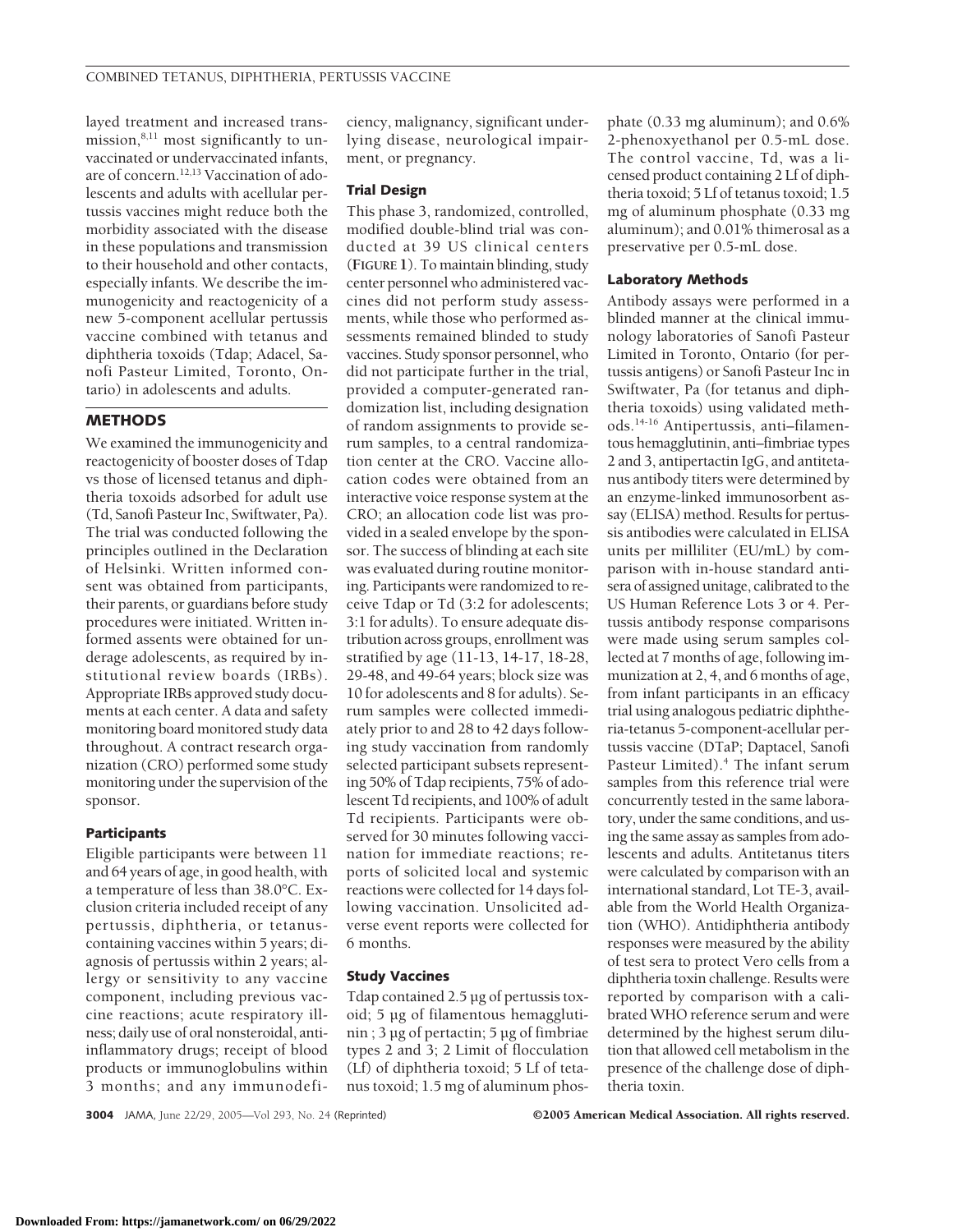## **Safety and Reactogenicity Outcome Measures**

Immediate reaction data were recorded in the clinic. Local solicited reactions of erythema, swelling, pain, axillary node swelling, and limb circumference (at the midpoint between shoulder and elbow of the injected limb) and systemic solicited reactions of fever (temperature  $\geq 38^{\circ}$ C), vomiting, headache, diarrhea, nausea, chills, rash, generalized body ache or muscle

weakness, tiredness or decrease in energy level, and sore or swollen joints were recorded daily on a studyprovided diary card for 14 days. Unsolicited adverse events were recorded for 14 days. Erythema, swelling, and fe-



A, Participant disposition and safety population. B, Participant disposition and immunogenicity population.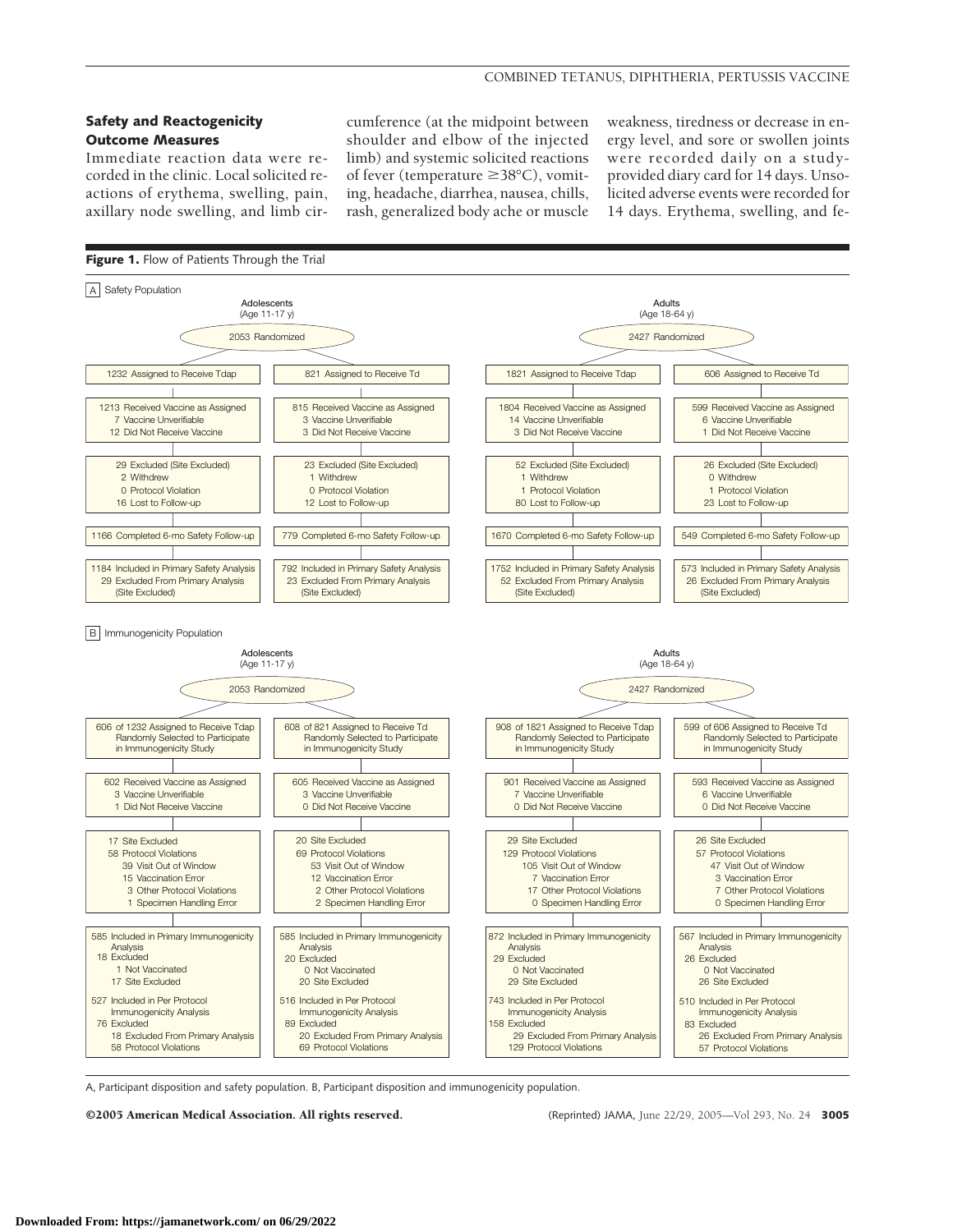**Table 1.** Demographic Characteristics of the Safety Population\*

| No. (%)      |                          |  |
|--------------|--------------------------|--|
| Tdap         | Td                       |  |
| $(n = 1184)$ | $(n = 792)$              |  |
| 13.8 (1.79)  | 13.8 (1.84)              |  |
| 599 (50.6)   | 405 (51.1)               |  |
| 585 (49.4)   | 387 (48.9)               |  |
|              | 392 (49.5)               |  |
|              | 400 (50.5)               |  |
| 1023 (86.4)  | 673 (85.0)               |  |
| 111 (9.4)    | 73 (9.2)                 |  |
| 15(1.3)      | 24 (3.0)                 |  |
| 16(1.4)      | (0.1)8                   |  |
| 19 (1.6)     | 14(1.8)                  |  |
| $(n = 1752)$ | $(n = 573)$              |  |
| 39.3 (13.65) | 39.5 (13.32)             |  |
| 587 (33.5)   | 189 (33.0)               |  |
| 584 (33.3)   | 189 (33.0)               |  |
| 581 (33.2)   | 195 (34.0)               |  |
| 1136 (64.8)  | 353 (61.6)               |  |
| 616 (35.2)   | 220 (38.4)               |  |
| 1489 (85.0)  | 486 (84.8)               |  |
| 167 (9.5)    | 57 (9.9)                 |  |
| 52 (3.0)     | 20(3.5)                  |  |
| 25(1.4)      | 6(1.0)                   |  |
| 19(1.1)      | 4(0.7)                   |  |
|              | 598 (50.5)<br>586 (49.5) |  |

Abbreviations: Td, tetanus-diphtheria vaccine; Tdap, tetanusdiphtheria 5-component acellular pertussis vaccine. \*Demographic parameters were similar in both vaccine groups for the immunogenicity population. †Self-reported.

ver were rated as mild, moderate, or severe, based on size (0-9 mm, 10-34 mm, or  $\geq$ 35 mm) or temperature (38.0°C-38.7°C, 38.8°C-39.4°C, or ≥39.5°C). Pain was rated as mild to severe, based on the level of incapacitation experienced. After the initial 14-day period, any adverse event that required a medical contact—including change of medication, telephone call, office visit, emergency department visit, or hospitalization—was recorded. Participants were contacted by telephone 6 months after immunization to ensure completeness of reporting. Serious adverse events were recorded throughout the study and rated by investigators for relationship to study vaccine.

#### **Statistical Analysis**

Planned enrollment was 4400 participants, 1000 in each adolescent age stratum (11-13, 14-17 years) and 800 in each adult age stratum (18-28, 29-48, and 49-64 years). The overall population for serum analysis was based on a sample size of 200 participants per stratum for adults receiving Td and 300 per stratum for adolescents in each treatment group and for adults receiving Tdap. Assuming 10% attrition, the power to test each individual immunogenicity hypothesis was at least 80%. The sample size for safety had sufficient power to rule out 2-fold increases of fever occurring at a rate of 3% in the control group among 11- to 17-year-olds. All sample size calculations were performed using nQuery version 3.0 (Statistical Solutions, Sagus, Mass) or in-house SAS version 8.2 (SAS Institute Inc, Cary, NC). Statistical analyses were performed by Red River Statistics Inc of Shreveport, La, and independently by biostatistians at the University of Rochester Medical Center, Rochester, NY.

For tetanus and diphtheria, antibody levels of at least 0.1 IU/mL are widely accepted as protective and are thus a primary outcome measure.<sup>15,16</sup> Consistent with the US Food and Drug Administration (FDA) standards regarding demonstration of noninferiority of new combination products vs licensed or individual products, Tdap was considered to be at least as immunogenic as Td if the lower bound of a 95% confidence interval (CI) around the differences in seroprotection rates in participants vaccinated with Tdap or Td was greater than –10%. For pertussis, Tdap would be considered at least as immunogenic as DTaP if the lower bound of the 95% CI around the postvaccination geometric mean titer (GMT) ratio for Tdap and DTaP was greater than 0.67 (ie, =reciprocal of 1.5, a standard approach required by FDA for demonstrating noninferiority in vaccine trials). For each antigen, booster response was a primary outcome measure, defined as a 4-fold increase if the prevaccination titer was less than or equal to a pre-

defined cut-off value and a 2-fold increase if the prevaccination titer was greater than the cut-off value. The cutoff prevaccination values were based on earlier clinical trial results: 2.56 IU/mL for diphtheria, 2.7 IU/mL for tetanus, 85 EU/mL for pertussis toxoid, 170 EU/mL for filamentous hemagglutinin, 115 EU/mL for pertactin, and 285 EU/mL for fimbriae types 2 and 3.

Baseline variables were compared between groups using the analysis of variance technique for continuous variables and the  $\chi^2$  test or Fisher exact test for categorical variables.

Percentages of participants with immediate, local, or systemic reactions and those with adverse events or serious adverse events were tabulated. For the primary safety analysis of erythema, swelling, pain, and fever, Tdap was considered to be at least as safe as Td if the upper bound of the 95% CI of the between-vaccine difference in event rates was less than 10%. A post-hoc analysis for differences in subgroups of vaccinees by sex was performed, as were post-hoc analyses of rate ratios, with 95% CIs, for erythema, swelling, pain, and fever.

All participants randomized to provide sera before and after vaccination who met protocol criteria were included in the per-protocol immunogenicity analysis. The planned modified intention-to-treat analysis for safety was to include all participants who received study vaccine, with a corrected allocation for participants who received the wrong vaccine in error. Data for adolescents (aged 11-17 years) and adults (aged 18-64 years) were evaluated separately. No values were imputed to replace missing data; no adjustments were made for multiplicity. For solicited events, denominators include participants for whom data were available. For all analyses, nonoverlapping 95% CIs were considered to be statistically significant.

# **RESULTS**

Between August 2001 and August 2002, 4480 participants were randomized and underwent study procedures

**3006** JAMA, June 22/29, 2005—Vol 293, No. 24 (Reprinted) ©2005 American Medical Association. All rights reserved.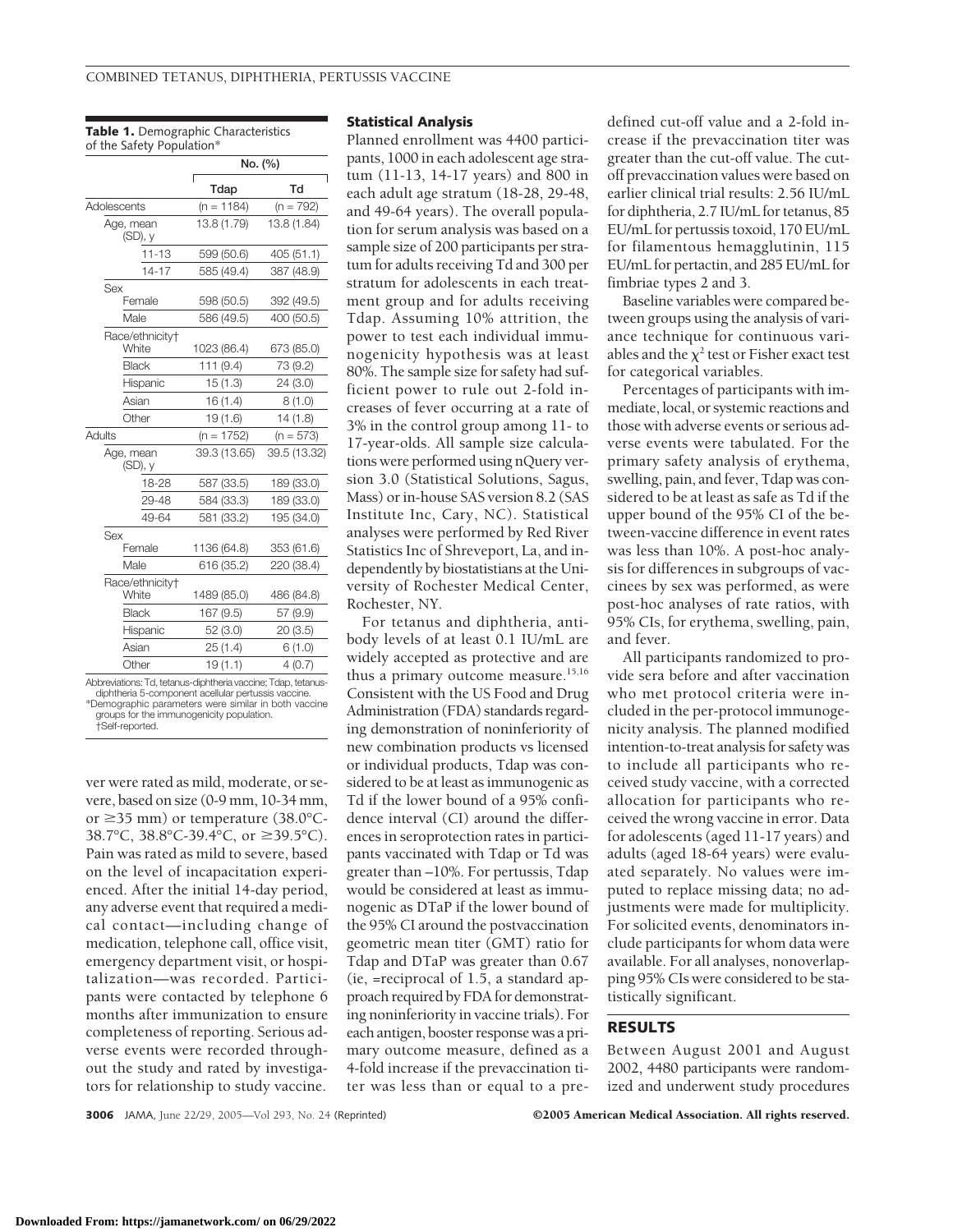at 39 clinical centers across the United States. Of these participants, 2053 were adolescents: 1213 received Tdap and 815 received Td. In the adult group, 2427 enrolled: 1804 received Tdap and 599 received Td (Figure 1). Vaccination errors were reported for 5 participants (eg, randomized to Td but vaccinated with Tdap); these participants were reallocated to the group for which they received vaccine. All data from 1 site (130 participants total) were excluded from the primary safety and immunogenicity analyses due to violations of Good Clinical Practices related to participants' rights, vaccine administration and accountability, documentation, and study blinding (Figure 1). The primary analysis of data omits all data from this study site; for confirmatory purposes, an additional analysis was performed including these data. Results were similar in both analyses; accordingly, primary analysis results are presented. Demographic characteristics by age group are shown in **TABLE 1**. Data from 80 infants in a reference DTaP efficacy trial were included to evaluate pertussis antibody responses; the 80 infant sera pairs were representative of all 181 pairs tested in the original study, based on GMT ratios.<sup>4</sup>

#### **Immunogenicity**

For tetanus and diphtheria, seroprotection rates of at least 0.1 IU/mL, booster response rates, and 1-month postimmunization GMTs were high and similar between the Tdap and Td groups for both adolescents and adults. Pertussis GMTs and proportions of participants with antibody levels consistent with boosting for each antigen indicated robust responses to Tdap (**TABLE 2**).

Pertussis antibody GMTs following 1 dose of Tdap were substantially higher than those seen among infants following 3 doses of DTaP for all pertussis antigens in both adults and adolescents (**TABLE 3**). In both age groups for diphtheria and tetanus, the lower bounds of the CIs around the difference in rates between Tdap and Td were greater than –10%, and for pertussis the lower bounds of the CIs around the GMT ratios between Tdap and DTaP were above 0.67, meeting the noninferiority criteria.

#### **Safety and Reactogenicity**

Safety and reactogenicity evaluation outcomes were comparable between the Tdap and Td groups for both the adolescent and adult populations. Sixteen participants (11 adolescents and 5 adults) reported immediate reactions within 30 minutes of vaccination. Proportions were similar among Tdap and Td recipients: approximately 0.5% for adolescents and 0.2% for adults. Most immediate reactions were nervous system events, such as syncope, dizziness, or vasovagal reaction, or injection site events, such as pain and erythema.

The frequency and maximum intensity of solicited local reactions of erythema and swelling were comparable between the Tdap and Td groups for both adolescents and adults (**FIGURE 2**). In adolescents, pain occurred slightly more frequently with Tdap vs Td. The onset of solicited local adverse events was highest during days 0 through 3 in both vaccine groups. Reported increases in limb circumference vs baseline were similar between the Tdap and Td groups, and most increases were 2 cm or less. Reported changes from baseline included decreases in limb circum-

|                                                                                                                                                                                      | Table 2. Immunogenicity Findings in the Per-Protocol Population*<br>Adolescents 11-17 y |                     | Adults 18-64 y         |                     |
|--------------------------------------------------------------------------------------------------------------------------------------------------------------------------------------|-----------------------------------------------------------------------------------------|---------------------|------------------------|---------------------|
|                                                                                                                                                                                      | Tdap<br>$(n = 527)$                                                                     | Td<br>$(n = 516)$   | Tdap<br>$(n = 743)$    | Td<br>$(n = 510)$   |
| Seroprotection ≥0.1 IU/mL, No./total (%)<br>Diphtheria                                                                                                                               | 526/527 (99.8)                                                                          | 515/516 (99.8)      | 697/741 (94.1)         | 482/507 (95.1)      |
| Tetanus                                                                                                                                                                              | 527/527 (100.0)                                                                         | 516/516 (100.0)     | 742/742 (100.0)        | 508/509 (99.8)      |
| Booster response rates, No./total (%)+<br>Diphtheria                                                                                                                                 | 501/527 (95.1)                                                                          | 489/515 (95.0)      | 646/739 (87.4)         | 422/506 (83.4)      |
| Tetanus                                                                                                                                                                              | 483/527 (91.7)                                                                          | 471/516 (91.3)      | 468/742 (63.1)         | 340/509 (66.8)      |
| Pertussis toxin                                                                                                                                                                      | 482/524 (92.0)                                                                          |                     | 624/739 (84.4)         |                     |
| Filamentous hemagglutinin                                                                                                                                                            | 450/526 (85.6)                                                                          |                     | 611/739 (82.7)         |                     |
| Pertactin                                                                                                                                                                            | 496/525 (94.5)                                                                          |                     | 693/739 (93.8)         |                     |
| Fimbriae types 2 and 3                                                                                                                                                               | 499/526 (94.9)                                                                          |                     | 635/739 (85.9)         |                     |
| Geometric mean titers (95% CI)<br>Diphtheria, IU/mL                                                                                                                                  | 8.46 (7.56-9.48)                                                                        | 7.10 (6.43-7.83)    | $2.49(2.17 - 2.85)$    | $2.37(2.05 - 2.73)$ |
| Tetanus, IU/mL                                                                                                                                                                       | 12.87 (12.28-13.48)                                                                     | 14.35 (13.64-15.09) | 7.65 (7.28-8.04)       | 8.18 (7.64-8.75)    |
| Pertussis toxin, EU/mL                                                                                                                                                               | 309.26 (283.59-337.25)                                                                  | 15.61 (13.89-17.54) | 178.84 (164.24-194.74) | 13.16 (11.71-14.79) |
| Filamentous hemagglutinin, EU/mL                                                                                                                                                     | 214.83 (200.34-230.37)                                                                  | 20.85 (18.63-23.34) | 192.91 (180.72-205.93) | 19.28 (17.26-21.54) |
| Pertactin, EU/mL                                                                                                                                                                     | 344.52 (313.28-378.87)                                                                  | 11.66 (10.33-13.16) | 341.89 (306.19-381.75) | 11.65 (10.28-13.21) |
| Fimbriae types 2 and 3, EU/mL                                                                                                                                                        | 1792.40 (1603.74-2003.24)                                                               | 28.84 (25.81-32.23) | 852.72 (762.82-953.20) | 31.68 (28.19-35.61) |
| Abbreviations: CI, confidence interval; ELISA, enzyme-linked immunosorbent assay; EU/mL, ELISA units per milliliter; Td, tetanus-diphtheria vaccine; Tdap, tetanus-diphtheria 5-com- |                                                                                         |                     |                        |                     |

ponent acellular pertussis vaccine.

\*For all comparisons, Tdap vaccine met predefined noninferiority criteria vs Td vaccine based on 95% CIs around the differences in seroprotection rates.

†Percentages based on participants for whom evaluable data were available. Up to 4 participants per group had missing data for an individual measurement.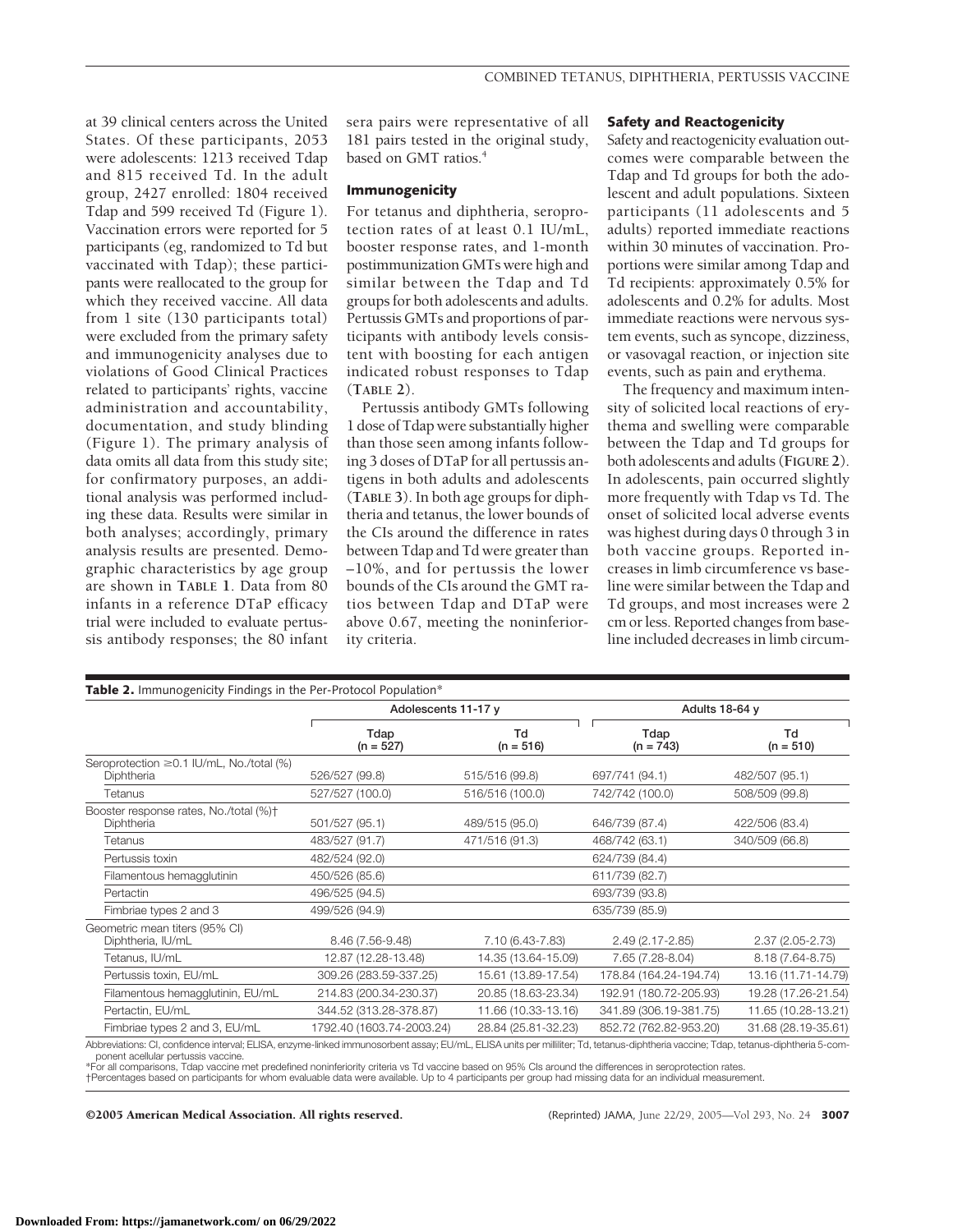ference in some participants. No cases of whole-arm swelling were reported in either vaccine group.

For adolescents and adults, the frequency and maximum intensity of each of the solicited systemic reactions were comparable between the Tdap and Td groups, based on noninferiority testing (**TABLE 4**). For adolescents and adults, proportions of participants with fever were within predefined comparability bounds. The majority of these fevers were mild, with only 2 of 1170 adolescents in the Tdap group and 1 of 783 adolescents and 1 of 551 adults in the Td group reporting severe fever (temperature  $\geq$ 39.5°C). Most solicited systemic reactions reported were mild. With the exception of headache, severe adverse

events were uncommon for all solicited systemic adverse events, occurring in 1.3% or less of all Tdap and Td participants. Severe headache was reported by 23 of 1175 and 12 of 787 adolescents and 47 of 1698 and 12 of 560 adult Tdap and Td participants for whom severity was reported, respectively, during postvaccination days 0 through 14. A trend for higher per-

| Table 3. Antibody Responses to Pertussis Antigens* |                                         |                                    |                                    |                                                  |                     |  |
|----------------------------------------------------|-----------------------------------------|------------------------------------|------------------------------------|--------------------------------------------------|---------------------|--|
|                                                    | GMT (95% CI)                            |                                    |                                    | <b>Tdap/DTaP GMT Ratio</b><br>$(95% \text{ Cl})$ |                     |  |
| Antigens, EU/mL                                    | <b>Tdap: Adolescents</b><br>$(n = 527)$ | <b>Tdap: Adults</b><br>$(n = 741)$ | DTaP: Infants 2-6 mo<br>$(n = 80)$ | Adolescents                                      | <b>Adults</b>       |  |
| Pertussis toxin<br>Prevaccination                  | 14.46 (12.95-16.14)                     | 12.54 (11.46-13.73)                | 5.24 (4.23-6.48)                   | 2.76 (2.06-3.70)                                 | $2.39(1.80-3.18)$   |  |
| Postvaccination                                    | 309.26 (283.59-337.25)                  | 178.84 (164.24-194.74)             | 86.55 (71.31-105.04)               | 3.57 (2.83-4.52)                                 | 2.07 (1.58-2.70)    |  |
| Filamentous hemagglutinin<br>Prevaccination        | 19.49 (17.51-21.69)                     | 18.13 (16.69-19.68)                | $5.21(4.18-6.49)$                  | 3.74 (2.81-4.99)                                 | $3.48(2.68 - 4.52)$ |  |
| Postvaccination                                    | 214.83 (200.34-230.37)                  | 192.91 (180.72-205.93)             | 39.95 (34.62-46.10)                | $5.38(4.46-6.49)$                                | 4.83 (3.94-5.92)    |  |
| Pertactin<br>Prevaccination                        | 10.01 (8.93-11.24)                      | 8.45 (7.65-9.34)                   | $2.15(1.85 - 2.49)$                | 4.67 (3.46-6.30)                                 | $3.94(2.89 - 5.36)$ |  |
| Postvaccination                                    | 344.52 (313.28-378.87)                  | 341.89 (306.19-381.75)             | 108.12 (91.41-127.88)              | $3.19(2.48 - 4.10)$                              | $3.16(2.25 - 4.44)$ |  |
| Fimbriae types 2 and 3<br>Prevaccination           | 25.80 (23.49-28.33)                     | 28.56 (26.12-31.23)                | 13.26 (11.23-15.67)                | 1.94 (1.52-2.50)                                 | 2.15 (1.63-2.84)    |  |
| Postvaccination                                    | 1792.40 (1603.74-2003.24)               | 852.72 (762.82-953.20)             | 341.10 (270.23-430.56)             | 5.25 (3.90-7.09)                                 | 2.50 (1.77-3.54)    |  |
|                                                    |                                         |                                    |                                    |                                                  |                     |  |

Abbreviations: CI, confidence interval; ELISA, enzyme-linked immunosorbent assay; EU/mL, ELISA units per milliliter; GMT, geometric mean titer; Td, tetanus-diphtheria vaccine; Tdap, tetanus-diphtheria 5-component acellular pertussis vaccine.

\*Based on number of participants with evaluable data for each antigen. For all comparisons, Tdap vaccine met predefined noninferiority criteria.

**Figure 2.** Solicited Reactions of Erythema, Swelling, Pain, and Fever and Change in Limb Circumference Between Tdap and Td for Adolescents and Adults



A, Solicited reactions of erythema, swelling, pain, and fever for adolescents and adults who provided severity measurements of mild to severe. For the percentages of participants reporting these reactions, the upper limit of the 95% confidence interval around the difference between Tdap and Td was less than 10% for all age groups and reactions, except pain in adolescents (10.72%). B, Increases in circumference of the limb injected with Tdap or Td, measured at the midpoint of the upper arm. No differences between the 2 vaccine groups were observed for adolescents or adults.

#### **3008** JAMA, June 22/29, 2005—Vol 293, No. 24 (Reprinted) ©2005 American Medical Association. All rights reserved.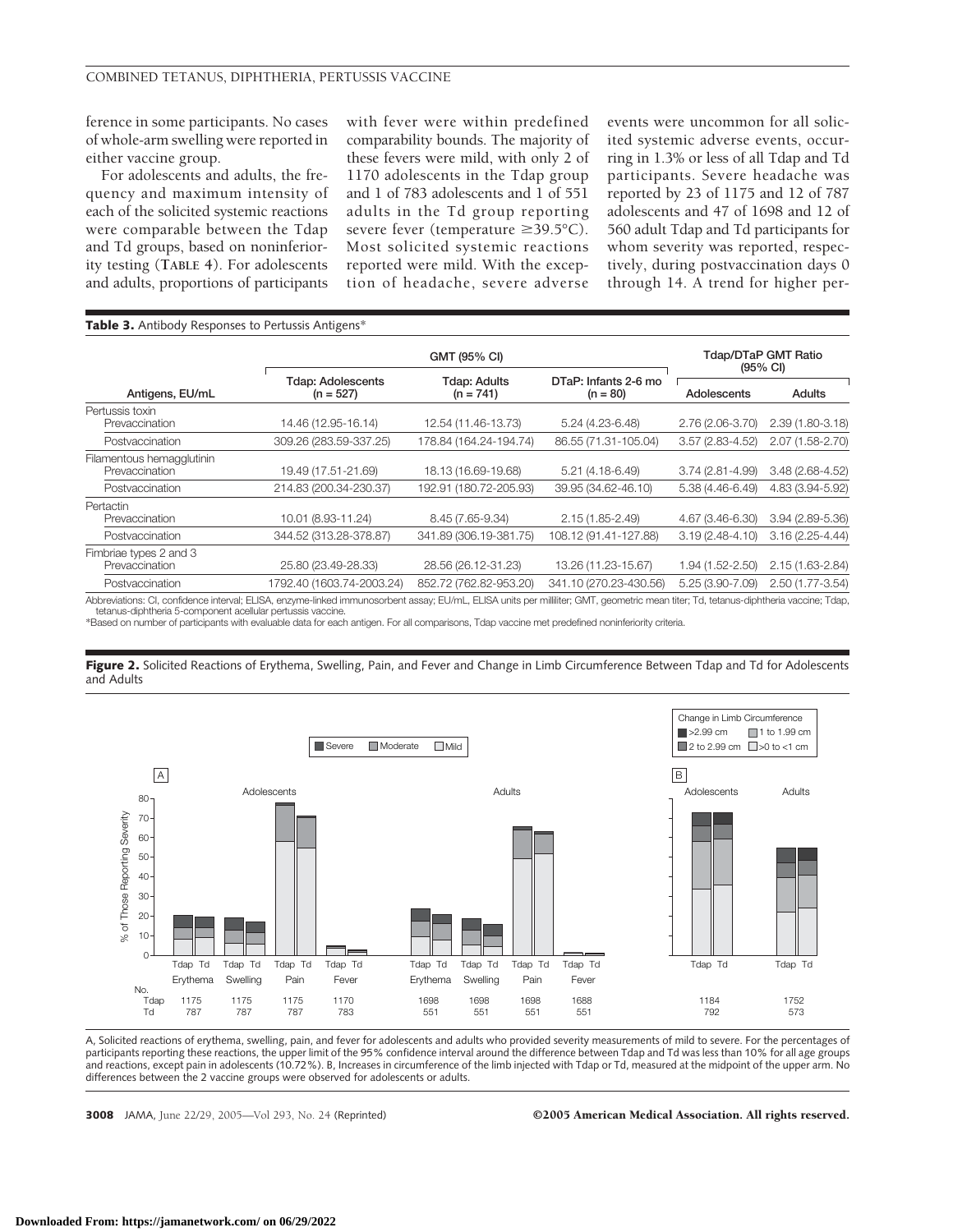centages of females vs males with local reactions was observed in the Tdap and Td groups, with greater differences in adults than in adolescents.

No significant between-group differences were observed for unsolicited adverse events (Table 4).

Thirty women, 23 in the Tdap and 7 in the Td group, became pregnant 1 or more times during trial participation; each tested nongravid at study entry. Five miscarriages in the Tdap group, 1 therapeutic abortion in the Td group, and 4 early deliveries (2 in each group) were reported. At birth, 23 newborns, including the 4 early deliveries, were reported to be normal. One Tdap recipient experienced a miscarriage, reconceived, and subsequently delivered a healthy infant.

Sixty-three of 4301 (1.46%) participants reported 1 ormore serious adverse events: 44 of 2936 (1.50%) in the Tdap group and 19 of 1365 (1.39%) in the Td group. Only 2 serious adverse events, both in adult Tdap recipients, were considered possibly related to vaccine by the investigator. A 23-year-old woman was hospitalized for a severe migraine with unilateral facial paralysis 1 day after vaccination, recoveredwithout sequelae,and was discharged 2 days later. A 49-yearold woman was hospitalized with a diagnosis of nerve compression 12 days after vaccination; the complaint resolved within 1 day. Two cases of diabetes (1 in each vaccine group) and 2 cases of seizures in adolescents with prior history of seizure disorder (1 in each vaccine group) were among the serious adverse events considered unrelated to study vaccine by investigators.

## **COMMENT**

In this study, the Tdap vaccine administered was comparable with Td vaccine with respect to reactogenicity and tetanus-diphtheria immunogenicity, while providing robust pertussis antibody responses in both adolescents and adults. The percentages of participants receiving Tdap and having seroprotective antibody levels of at least 0.1 IU/mL to tetanus and diphtheria were high and similar to those among Td recipients. Pertussis GMTs to pertussis toxoid, filamentous hemagglutinin, pertactin, and fimbriae types 2 and 3 after 1 dose of Tdap exceeded those measured in a subset of infants who had received 3 doses of the analogous DTaP

vaccine in an efficacy trial that demonstrated 85% protection against classic pertussis and 78% protection against milder pertussis (defined as cultureproven pertussis with  $\geq 1$  day of cough).4 In comparisons between Tdap

|                                                                                                 | No. (%)*                    |                   |                      |                   |
|-------------------------------------------------------------------------------------------------|-----------------------------|-------------------|----------------------|-------------------|
|                                                                                                 |                             | Adolescents       | <b>Adults</b>        |                   |
| Reactions                                                                                       | Tdap<br>$(n = 1175)$        | Td<br>$(n = 787)$ | Tdap<br>$(n = 1698)$ | Td<br>$(n = 561)$ |
|                                                                                                 | <b>Solicited Reactions</b>  |                   |                      |                   |
| Local reactions at days 0-3                                                                     |                             |                   |                      |                   |
| postimmunization<br>Erythema                                                                    | 239 (20.34)                 | 152 (19.31)       | 392 (23.09)          | 117 (20.86)       |
| Swelling                                                                                        | 245 (20.85)                 | 136 (17.28)       | 336 (19.79)          | 92 (16.40)        |
| Pain                                                                                            | 912 (77.62)                 | 555 (70.52)       | 1086 (63.96)         | 346 (61.68)       |
| Axillary node swelling                                                                          | 676 (5.70)                  | 37 (4.70)         | 86 (5.06)            | 18 (3.21)         |
| Injection limb circumference<br>increase of $\geq$ 1 cm                                         | 391 (33.27)                 | 237 (30.11)       | 502 (29.56)          | 146 (26.02)       |
| Systemic reactions at days 0-3<br>postimmunization                                              |                             |                   |                      |                   |
| Fever (temperature $\geq$ 38°C)                                                                 | 34 (2.91)                   | 12 (1.53)         | 14 (0.83)            | 2(0.36)           |
| Vomiting                                                                                        | 32 (2.72)                   | 8(1.02)           | 16 (0.94)            | 3(0.54)           |
| Headache                                                                                        | 373 (31.74)                 | 223 (28.34)       | 392 (23.09)          | 128 (22.86)       |
| Diarrhea                                                                                        | 58 (4.94)                   | 37 (4.70)         | 107 (6.31)           | 35 (6.25)         |
| Nausea                                                                                          | 91 (7.74)                   | 47 (5.97)         | 89 (5.24)            | 22 (1.30)         |
| Chills                                                                                          | 125 (10.64)                 | 65 (8.26)         | 93 (5.48)            | 18 (3.21)         |
| Rash                                                                                            | 14 (1.19)                   | 9(1.14)           | 21 (1.24)            | 9(1.61)           |
| Generalized body ache/<br>muscle weakness                                                       | 303 (25.79)                 | 199 (25.29)       | 290 (17.09)          | 80 (14.29)        |
| Tiredness/decreased<br>energy level                                                             | 287 (24.43)                 | 180 (22.87)       | 316 (18.61)          | 86 (15.36)        |
| Sore/swollen joints                                                                             | 113 (9.62)                  | 73 (9.28)         | 118 (6.95)           | 32 (5.71)         |
|                                                                                                 | Unsolicited Adverse Eventst |                   |                      |                   |
| Most common adverse events<br>$(\geq 1\%$ in 1 or more groups)<br>at days 0-28 postimmunization | $(n = 1184)$                | $(n = 792)$       | $(n = 1752)$         | (n = 573)         |
| Pharyngitis                                                                                     | 40 (3.38)                   | 27 (3.41)         | 34 (1.94)            | 7 (1.22)          |
| Nasopharyngitis                                                                                 | 36 (3.04)                   | 34 (4.29)         | 33 (1.88)            | 11 (1.92)         |
| Cough                                                                                           | 25 (2.11)                   | 20 (2.53)         | 17 (0.97)            | 6(1.05)           |
| Nasal congestion                                                                                | 24 (2.03)                   | 7(0.88)           | 6(0.34)              | 2(0.35)           |
| Upper respiratory tract<br>infection                                                            | 15 (1.27)                   | 11 (1.39)         | 18 (1.03)            | 5(0.87)           |
| <b>Dizziness</b>                                                                                | 14 (1.18)                   | 7 (0.88)          | 5(0.29)              | 1(0.17)           |
| Dysmenorrhea                                                                                    | 14 (1.18)                   | 9(1.14)           | 19 (1.08)            | 6(1.05)           |
| Upper abdominal pain                                                                            | 12 (1.01)                   | 2(0.25)           | 0(0.00)              | 0(0.00)           |
| Arthralgia                                                                                      | 11 (0.93)                   | 3(0.38)           | 8(0.46)              | 6(1.05)           |
| Pain in limb                                                                                    | 11 (0.93)                   | 3(0.38)           | 9(0.51)              | 7 (1.22)          |
| <b>Sinusitis</b>                                                                                | 5(0.42)                     | 10 (1.26)         | 21 (1.20)            | 3(0.52)           |
| Limb injury                                                                                     | 4(0.34)                     | 8(1.01)           | 0(0.00)              | 0(0.00)           |

Abbreviations: Td, tetanus-diphtheria vaccine; Tdap, tetanus-diphtheria 5-component acellular pertussis vaccine. Based on the number of participants for whom any diary card data was available; no data were imputed for missing\*<br>195% values. For formal comparisons, Tdap vaccine met predefined noninferiority criteria vs Td (the upper li confidence interval [CI] around the between-group difference was less than 10%) for erythema, swelling, and fever.<br>For pain in adolescents, the upper limit was 10.72%. In the post-hoc rate ratio (RR) analysis of erythema, 95% CI, 1.13-3.02) in adolescents.

†In the intent-to-treat population.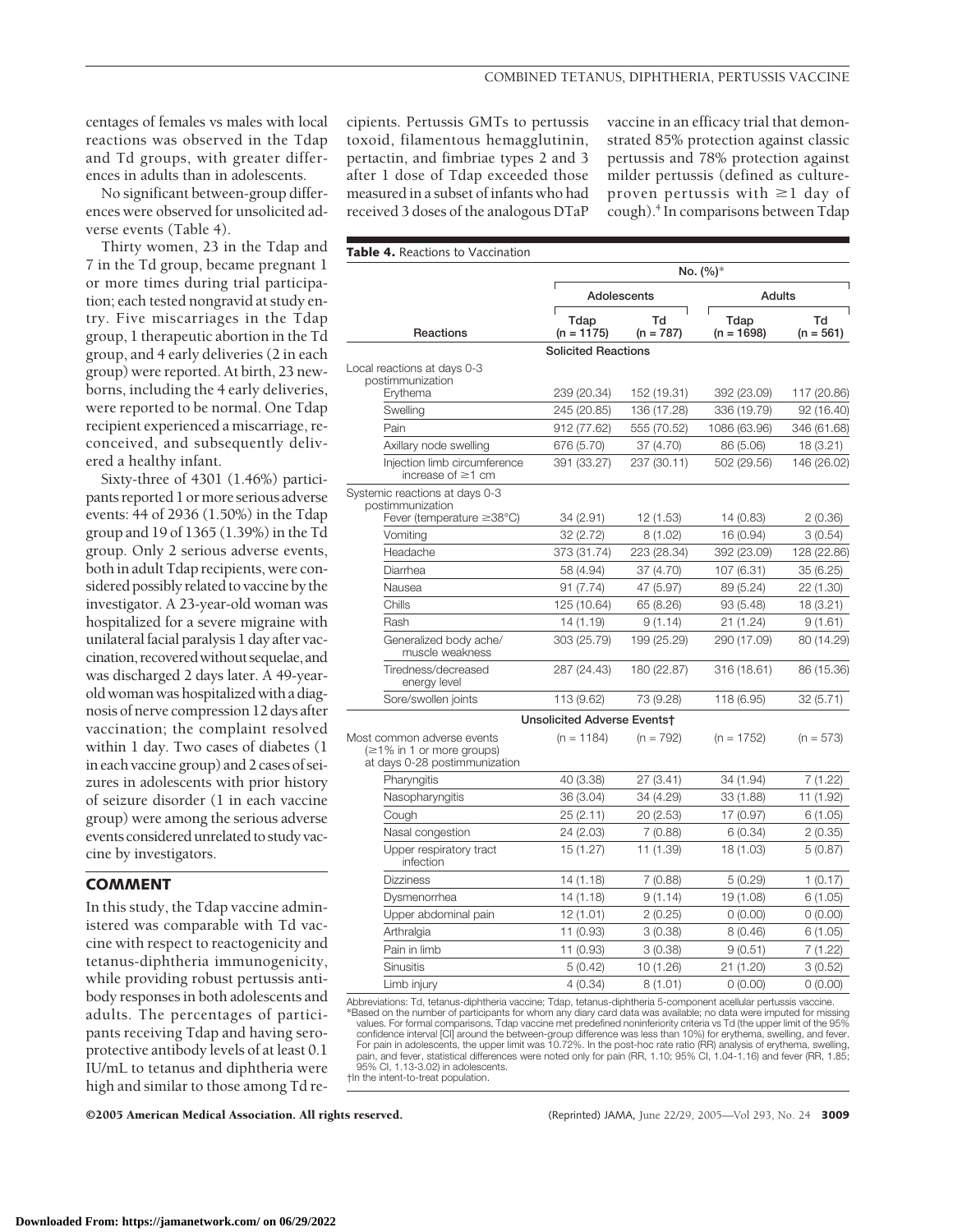and Td for erythema, swelling, pain, and fever, Tdap was comparable with Td, with the possible exception of pain in adolescents, for which the results were marginally outside of the predefined comparability bound. These results support the use of the Tdap vaccine in adolescents and adults.

The potential benefits of widespread use of an adolescent and adult pertussis booster vaccine include a reduction in pertussis disease. As the overall US case counts have grown, so too has the proportion of pertussis cases in persons at least 10 years old, increasing steadily from 15% in 1977-1979 to 49% in 1997-2000.<sup>2</sup> In 2003, the latest year for which complete data are available, that proportion increased to 64%.<sup>1</sup> Waning immunity to pertussis has been demonstrated in adolescents and adults, indicating increased susceptibility to disease in these age groups. Increased incidence of disease in older patients is of public health significance because they serve as the reservoir for *Bordetella pertussis* infections in infants who are too young to have completed the primary series of immunization. Pertussis may be severe and even lifethreatening in very young infants.<sup>11,13,17</sup> Antimicrobial therapy, although effective in eradicating the organism from the respiratory tract, $^{18}$  does not alter the progression of disease unless given early, during the catarrhal phase when pertussis is rarely suspected. Therefore, control of the disease must be based on vaccination.

Tolerability is an important consideration in the development of new vaccines. Reactogenicity to pediatric formulation DTaP vaccines is associated with the amount of pertussis or diphtheria toxoid per dose. Formulations with lower diphtheria and pertussis toxoid concentrations elicit less reactogenicity.19 Therefore, the Tdap studied was formulated to contain lower quantities of diphtheria and pertussis toxoids than the analogous US-licensed pediatric DTaP vaccine. Results of this study show a favorable reactogenicity profile in adolescents and adults, suitable for routine use. Furthermore, differences in reactogenicity between females and males were observed for both vaccines, consistent with observations made with the use of other vaccines, such as influenza vaccine.20

Our study had certain limitations. There was insufficient power to detect uncommon adverse events. Also, the use of an infant comparison group to evaluate the immunogenicity of the pertussis component in adolescents and adults may raise some questions. However, no definitive serological correlates of protection are available for pertussis, and the efficacy of the infant formulation in preventing disease is well established. Therefore, this approach has been endorsed by the FDA's Vaccines and Related Biological Products Advisory Committee<sup>21</sup> for the purpose of licensing adolescent and adult acellular pertussis vaccine formulations that are based on infant vaccines of demonstrated efficacy. Additional experience will be needed to further define the profile of this vaccine in larger populations.

Booster vaccination with tetanus and diphtheria toxoids every 10 years has become a standard of care in the United States. Our data indicate that the Tdap vaccine studied could be used to provide protection for tetanus and diphtheria, as recommended, while providing additional protection against pertussis. Evidence to support the introduction of an acellular pertussis booster in the United States includes a recent Canadian National Advisory Committee on Immunization statement recommending that all preadolescents and adolescents be vaccinated with an appropriately formulated acellular pertussis vaccine.<sup>22</sup> The introduction of adolescent and adult Tdap booster immunization in the United States could enhance immunity against pertussis, which would be anticipated to decrease the incidence of pertussis in the population, reduce the reservoir of pertussis, and lessen transmission from adolescents and adults to infants.

**Author Contributions:** Dr Pichichero had full access to all of the data in the study and takes responsibility for the integrity of the data and the accuracy of the data analysis.

*Acquisition of data:* Pichichero, Rennels, Edwards, Blatter, Marshall, Bologa, Wang, Mills. *Analysis and interpretation of data:* Pichichero, Rennels, Edwards, Blatter, Bologa, Wang, Mills. *Drafting of the manuscript:* Pichichero, Blatter. *Critical revision of the manuscript for important intellectual content:* Pichichero, Rennels, Edwards, Marshall, Bologa, Wang, Mills.

*Statistical analysis:* Pichichero.

*Study concept and design:* Pichichero.

*Obtained funding:* Pichichero.

*Administrative, technical, or material support:* Rennels, Edwards, Marshall, Bologa.

*Study supervision:* Edwards, Blatter, Marshall, Bologa, Wang, Mills.

**Financial Disclosures:** Drs Pichichero and Edwards have received grants from Aventis, GlaxoSmithKline, and MedImmune. Dr Blatter is on the speakers' bureau for Aventis. Dr Marshall has received research contracts, honoraria, and consultancies from Aventis.

**Funding/Support:** Funding for the study was provided by Aventis Pasteur, now Sanofi Pasteur. Funding went to the academic institutions of the authors. **Role of the Sponsor:** The authors who are employees of Aventis Pasteur participated in the design, supervision, and conduct of the study; performed interpretation of the data; and provided critical review of the manuscript. The sponsor played a principal role in the design and conduct of the study. A contract research organization, PPD Development, made site visits to ensure accuracy and integrity of the data and managed the study. **Independent Statistical Analysis:** Jason Roy, PhD, and Shirley Eberly, MS, of the Department of Biostatistics at the University of Rochester Medical Center, Rochester, NY, performed a confirmatory statistical analysis. Shayami Thanabalasundrum and James Trammel of Red River Statistics Inc, Shreveport, La, as well as Aleksandra Kolenc-Saban, MSc, and James Sloan of Aventis Pasteur performed data analyses and management. Aventis Pasteur contracted with Red River Statistics for independent statistical review of the data. Red River Statistics was not employed by Aventis Pasteur, nor were there any other arrangements with Aventis Pasteur other than the contracted arrangement. Analysis of the data was performed by the independent statistics company and guided by the Food and Drug Administration for data requested in association with the Biologics License Application (BLA) (presentations for the BLA occurred on March 15, 2005).

**Study Investigators:** The following physicians enrolled participants into the trial and performed study evaluations: Brian Allen, Onalaska, Wis; Wilson P. Andrews, Jr, Marietta, Ga; Gerald Bader, Vancouver, Wash; Ladan Bakhtari, Plano, Tex; David Bernstein, Cincinnati, Ohio; Mark M. Blatter, Pittsburgh, Pa; Kenneth Bromberg, Brooklyn, NY; Daniel Brune, Peoria, Ill; Timothy Craig, Hershey, Pa; Robert Daum, Chicago, Ill; Cornelia Dekker, Stanford, Calif; Arnold del Pilar, Jr, South Bend, Ind; Kathryn M. Edwards, Nashville, Tenn; Bryan D. Evans, Huntsville, Ala; Stephen M. Fries, Boulder, Colo; David P. Greenberg, Pittsburgh, Pa; Susan A. Keathley, Little Rock, Ark; Donald J. Kennedy, St Louis, Mo; Erik Lamberth, Sellersville, Pa; Thomas Latiolais, Bossier City, La; Joseph Leader, Woburn, Mass; Gary Marshall, Louisville, Ky; Emma E. McCarty, Shreveport, La; Douglas K. Mitchell, Norfolk, Va; Laurie Peterson, Chippewa Falls, Wis; Michael Pichichero, Rochester, NY; Sharon E. Prohaska, Kansas City, Mo; Alfredo Quinonez, San Diego, Calif; Margaret B. Rennels, Baltimore, Md; David Paul Robinson, Columbia, Mo; Kevin G. Rouse, Jonesboro, Ark; Joseph Saponaro, Jupiter, Fla; Shelly David Senders, University Heights, Ohio; Charles Sheaffer, Chapel Hill, NC; Marc R. Shepard, Washington, DC; Peter E. Silas, Layton, Utah; Alex Spyropoulos, Albuquerque, NM; Bradley Sullivan, Marshfield, Wis; Leonard B. Weiner, Syracuse, NY.

**Acknowledgment:** We thank William Bartlett, PhD, and Linda Young, who performed serology analy-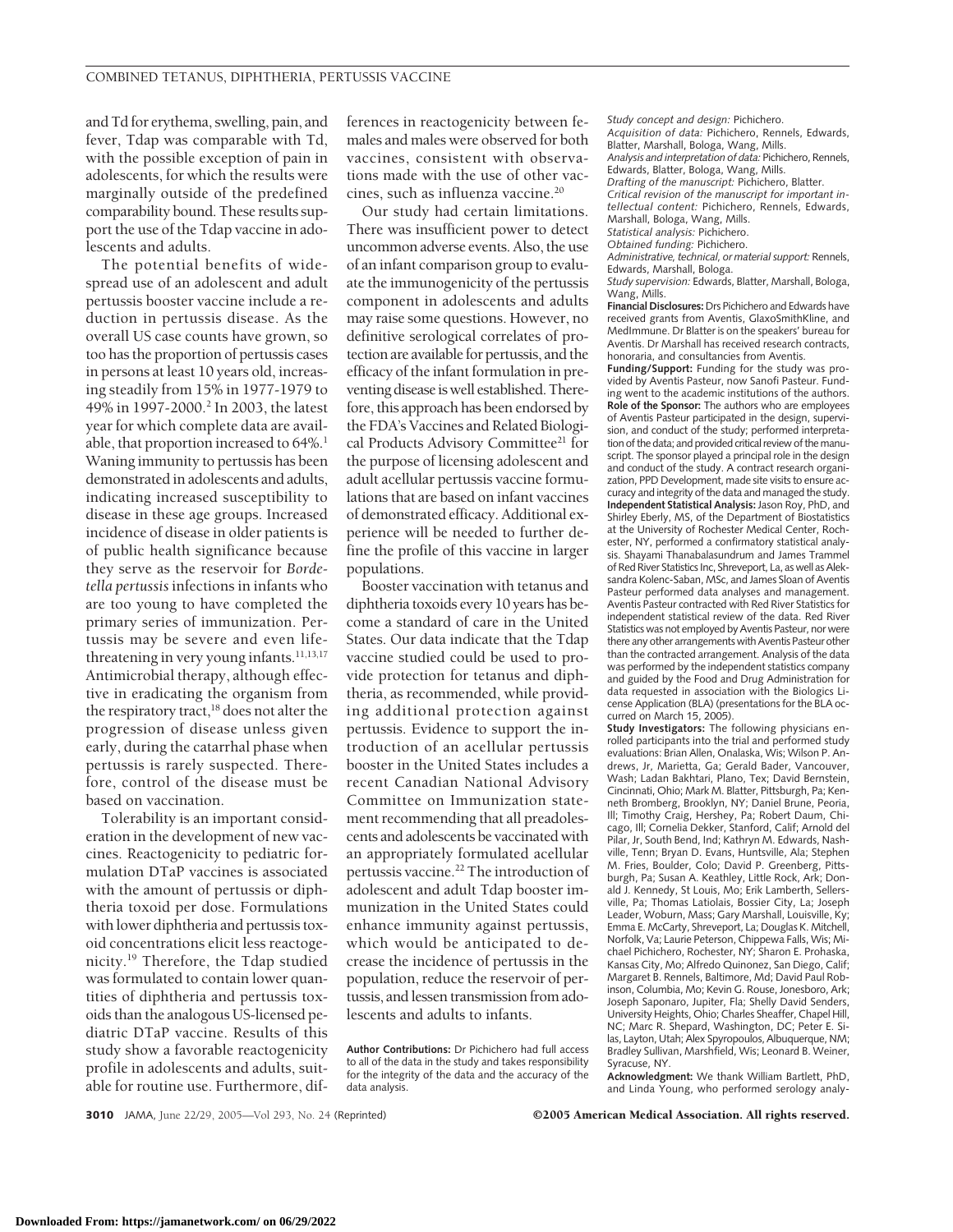ses: Kathy Heard and Jennifer Kaszteina, who performed and oversaw trial monitoring; Robert Daum, MD, David Johnson, MD, and Michael D. Decker, MD, who provided scientific advice; and Lisa DeTora, PhD, and David Johnson, MD, who are both full-time employees of Sanofi Pasteur in Swiftwater, Pa, and who assisted in the editing of the manuscript.

**Published Online**: June 2, 2005 (doi:10.1001/ jama.293.24.3003).

#### **REFERENCES**

**1.** Centers for Disease Control and Prevention. Summary of notifiable diseases, United States, 2003. *MMWR Morb Mortal Wkly Rep*. 2003;52:1-85.

**2.** Centers for Disease Control and Prevention. Pertussis-United States, 1997-2000. *MMWR Morb Mortal Wkly Rep*. 2002;51:73-76.

**3.** Centers for Disease Control and Prevention. Notifiable diseases/deaths in selected cities weekly information. *MMWR Morb Mortal Wkly Rep*. 2004;53:1213-1221.

**4.** Gustafsson L, Hallander HO, Olin P, et al. A controlled trial of a two-component acellular, a fivecomponent acellular, and a whole-cell pertussis vaccine. *N Engl J Med*. 1996;334:349-355.

**5.** Greco D, Salmaso S, Mastrantonio P, et al; Progetto Pertosse Working Group. A controlled trial of two acellular vaccines and one whole-cell vaccine against pertussis. *N Engl J Med*. 1996;334:341-348. **6.** Tanaka M, Vitek CR, Pascual FB, et al. Trends in pertussis among infants in the United States, 1980-1999. *JAMA*. 2003;290:2968-2975.

**7.** Vitek CR, Pascual FB, Baughman AL, et al. Increase in deaths from pertussis among young infants in the United States in the 1990s. *Pediatr Infect Dis J*. 2003;22:628-634.

**8.** Guris D, Strebel PM, Bardenheier B, et al. Changing epidemiology of pertussis in the United States: increasing reported incidence among adolescents and adults, 1990-1996. *Clin Infect Dis*. 1999; 28:1230-1237.

**9.** De Serres G, Shadmani R, Duval B, et al. Morbidity of pertussis in adolescents and adults. *J Infect Dis*. 2000;182:174-179.

**10.** Yih K, Lett S, des Vignes F, et al. The increasing incidence of pertussis in Massachusetts adolescents and adults, 1989-1998. *J Infect Dis*. 2000;182:1409- 1416.

**11.** Deen JL, Mink CA, Cherry JD, et al. Household contact study of Bordetella pertussis infections. *Clin Infect Dis*. 1995;21:1211-1219.

**12.** von Konig CH, Halperin S, Riffelmann M, et al. Pertussis of adults and infants. *Lancet Infect Dis*. 2002; 2:744-750.

**13.** Bisgard KM, Pascual FB, Ehresmann KR, et al. Infant pertussis: who was the source? *Pediatr Infect Dis J*. 2004;23:985-989.

**14.** Gentili J, et al. The determination of potency of human tetanus immunoglobulin. *Biological Standardization*. 1984;12:167-173.

**15.** Galazka A. *Module 3: Tetanus.* Geneva, Switzer-

land: World Health Organization; 1993. The Immunological Basis for Immunization Series. WHO/EPI /GEN/93.13.

**16.** Galazka A. *Module 2: Diphtheria*. Geneva, Switzerland: World Health Organization; 1993. The Immunological Basis for Immunization Series. WHO/EPI /GEN/93.13.

**17.** Cherry JD, Baraff LJ, Hewlett E. The past, present, and future of pertussis: the role of adults in epidemiology and future control. *West J Med*. 1989;150: 319-328.

**18.** Skowronski DM, De Serres G, MacDonald D, et al. The changing age and seasonal profile of pertussis in Canada. *J Infect Dis*. 2002;185:1448-1453.

**19.** Wharton M, Vitek C. Diphtheria toxoid. In: Plotkin S, Orenstein W, eds. *Vaccines.* 4th ed. Philadelphia, Pa: WB Saunders Co; 2004:211-228.

**20.** Beyer WE, Palache AM, Kerstens R, et al. Gender differences in local and systemic reactions to inactivated influenza vaccine, established by a metaanalysis of fourteen independent studies. *Eur J Clin Microbiol Infect Dis*. 1996;15:65-70.

**21.** US Food and Drug Administration/Center for Biologics Evaluation and Research. *Vaccines and Related Biological Products Advisory CommitteeMeeting, June 5, 1997, Session 2*. Available at: http://www.fda.gov /ohrms/dockets/ac/97/transcpt/3300t1.pdf. Accessibility verified May 31, 2005.

**22.** National Advisory Committee on Immunization (NACI). Pertussis vaccine. In: *Canada Immunization Guide*. Ottawa, Ontario: NACI; 2002:169-176.

#### **Author in the Room**

Join the author of this article on Wednesday, July 20, 2005, from 2 to 3 PM Eastern time for "Author in the Room," an interactive conference call aimed at closing the gap between knowledge what is published in this article—and action—how much of this knowledge can be put into your actual practice. This call, facilitated by clinical experts, should help readers answer their questions and consider the implications of the study results for their practice. We will be studying the degree to which readers who participate report implementing this change within their practice, and participants will be asked to complete 3 short surveys (at registration, immediately after the call, and 3 months after the call), which will assess clinical application.

Author in the Room is brought to you by *JAMA* and the Institute for Healthcare Improvement, with generous support from The Robert Wood Johnson Foundation.

Please register early for this innovative initiative as there is no fee for the first 200 callers. For more information or to register for "Author in the Room," please visit http://www.ihi.org/IHI/Programs /ConferencesAndTraining/Author $+i$ n+the+Room.htm.